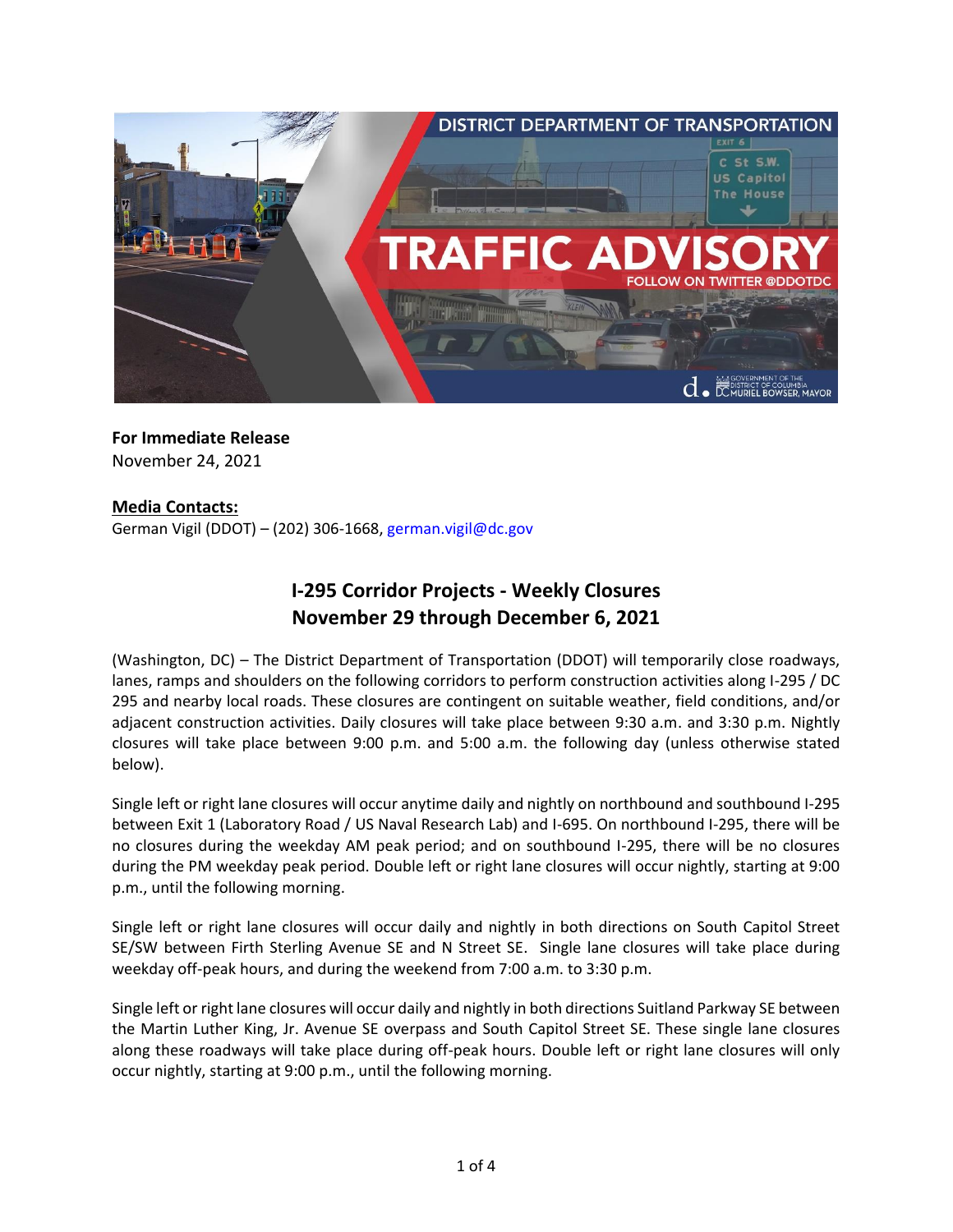No other closures on South Capitol Street SE/SW or Suitland Parkway SE will take place on weekdays between 5:00 a.m. and 9:30 a.m. and between 3:30 p.m. and 9:00 p.m.

Daily and nightly single lane closures will also occur anytime during off-peak hours on Firth Sterling Avenue SE, and Howard Road SE. Daily and nightly single lane closures will also occur anytime on Potomac Avenue SE/SW, Half Street SW, Barry Road SE, St. Elizabeths Avenue SE, R St. SW and Malcolm X Avenue SE.

The following full ramp closures will also occur during off-peak hours:

- Exit 4 from I-295 Northbound (South Capitol Street / Suitland Parkway)
- Exit 4 from I-295 Southbound (South Capitol Street / Suitland Parkway)
- I-295 Northbound On-ramp from northbound Firth Sterling Avenue SE
- Ramp from South Capitol Street / MLK Jr. Avenue to I-295 Northbound (continuously)

Firth Sterling Avenue SE between South Capitol Street SE and St Elizabeths Street SE will be closed nights between 9:00 p.m. and 5:00 a.m. the following morning from Monday, November 29 through Monday, December 6 for bridge construction. When Firth Sterling Avenue SE is fully closed, Suitland Parkway SE and South Capitol Street SE will remain open to all traffic. A marked detour will be in place during these closures.



## **Firth Sterling Avenue SE Closure & Detour**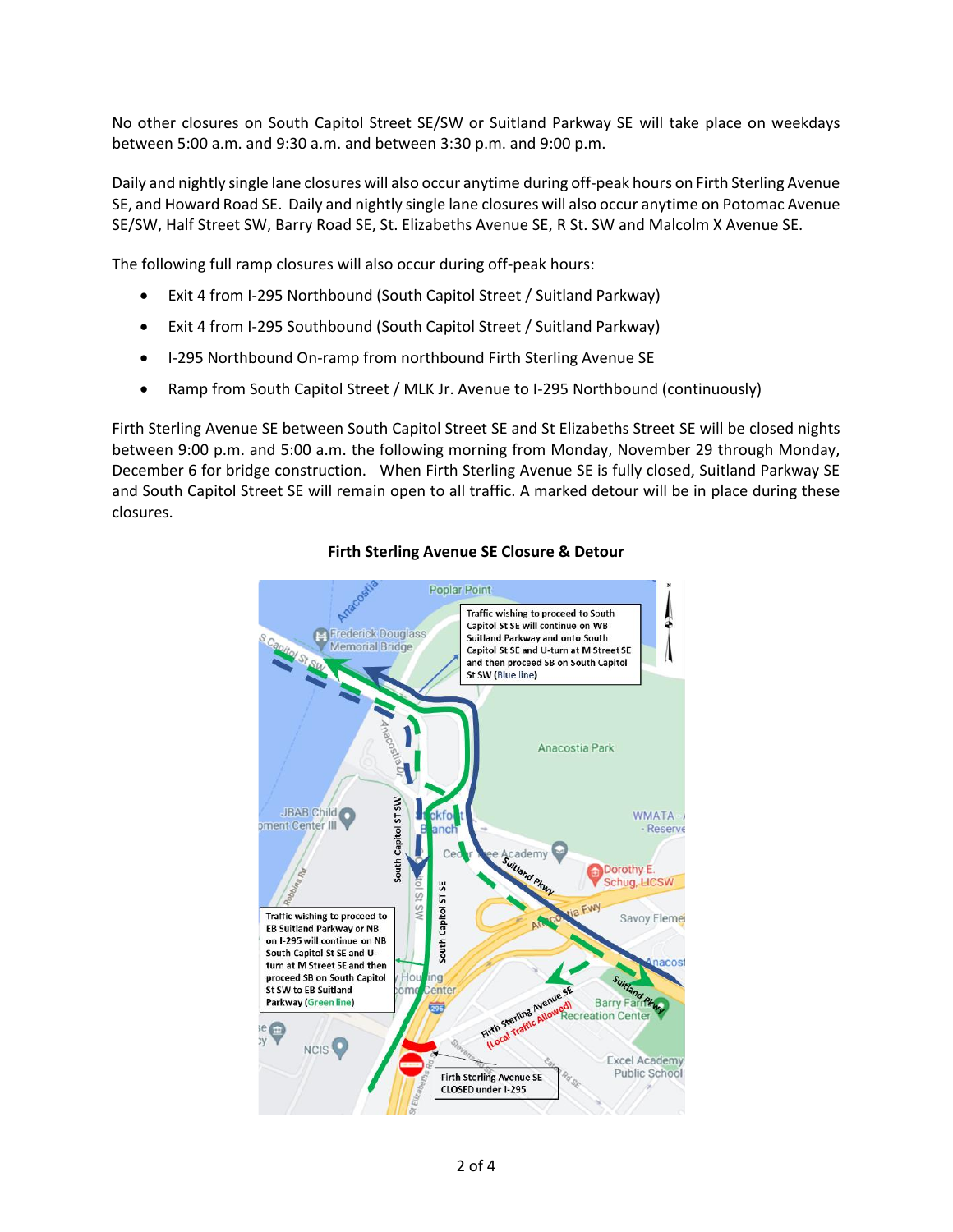Northbound South Capitol Street SE will be temporarily closed Saturday, December 4 and Sunday, December 5 between 5:00 a.m. and 7:00 p.m. When South Capitol Street is fully closed, Firth Sterling Avenue SE and Suitland Parkway will remain open to all traffic. A marked detour will be in place during these closures.



**Northbound South Capitol Street SE Closure & Detour**

These closures are required for construction activities associated with the following DDOT projects:

# **South Capitol Street Corridor Project - Frederick Douglass Memorial Bridge**

The South Capitol Street Corridor Project calls for replacing the Frederick Douglass Memorial Bridge and transforming related sections of the urban freeway into a beautiful scenic boulevard that increases pedestrian and vehicular safety, improves multimodal transportation options, increases community accessibility, and supports economic development on both sides of the Anacostia River.

### **I-295 / Malcolm X Avenue SE Interchange Improvement Project**

The multiple phases of this project include the reconstruction of the I-295 interchange with Malcolm X Avenue SE, including modified ramps and a new access roadway to the St. Elizabeth's West Campus. The planned improvements will be made between Firth Sterling Avenue SE, on the north, and the South Capitol Street/Martin Luther King, Jr. Avenue SE intersection to the south. The project will provide transportation improvements to serve the proposed Department of Homeland Security headquarters consolidation on the St. Elizabeth's West Campus.

Traffic controls will be in place to guide all users of the roadway through the work zones safely. Motorists should expect delays due to the lane closures and are advised to stay alert and be observant of signage and road work crews while traveling in this area.